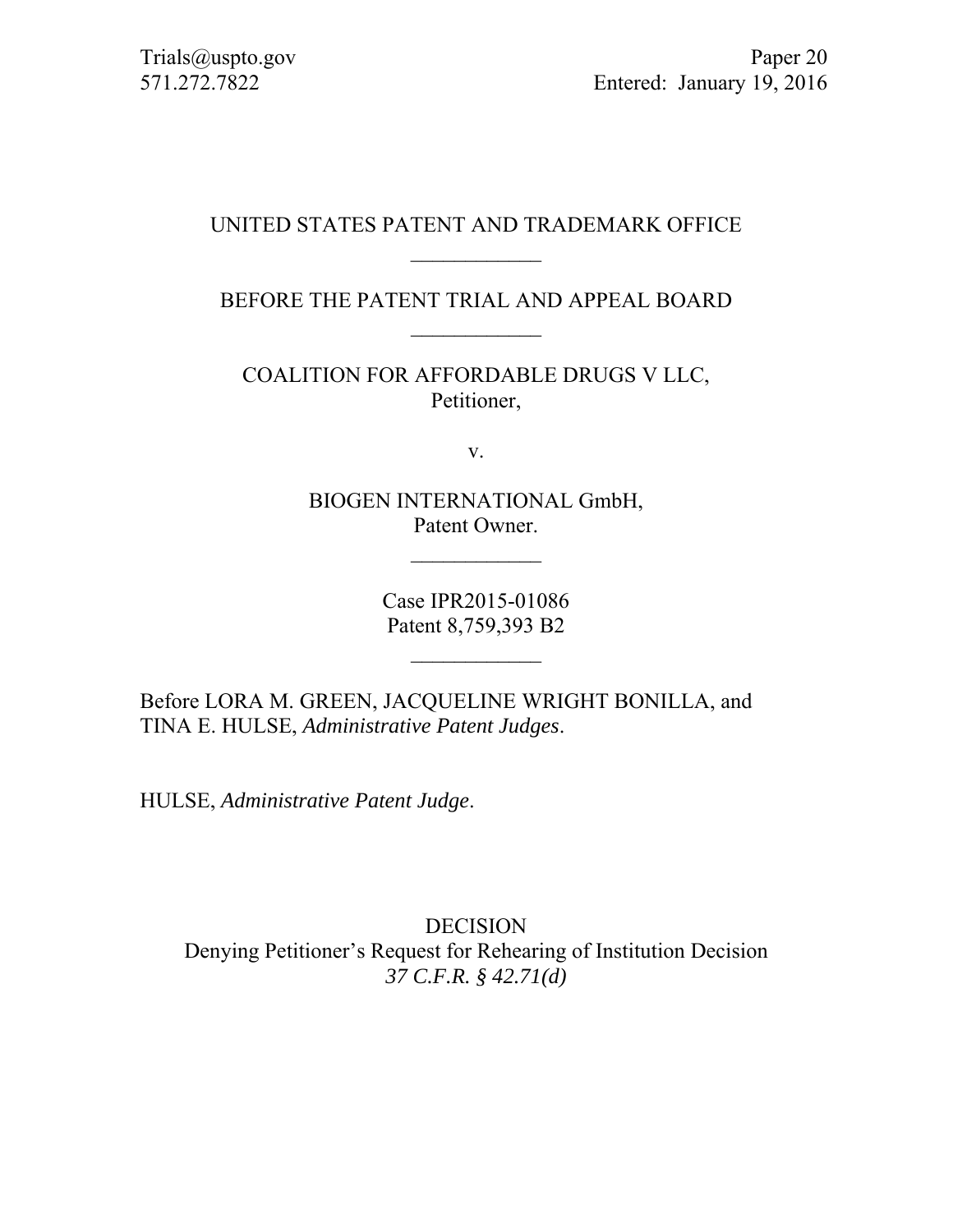$\overline{a}$ 

## I. INTRODUCTION

Coalition for Affordable Drugs V LLC ("Petitioner") filed a Petition requesting an *inter partes* review of claims 1–13 of U.S. Patent No. 8,759,393 B2 (Ex. 1001, "the '393 patent") based on two asserted grounds. Paper 1 ("Pet."). Biogen International GmbH ("Patent Owner") filed a Preliminary Response to the Petition. Paper 14 ("Prelim. Resp."). Upon considering the arguments and evidence presented, we denied the Petition. Paper 18 ("Dec." or "Decision").

Petitioner filed a Request for Rehearing of the Decision not to institute trial on both grounds: (1) claims 1, 2, and 8 as anticipated by Nieboer;  $\frac{1}{2}$  and (2) claims 1–13 as unpatentable as obvious over Nieboer and Kolter. 2 Paper 19 ("Reh'g Req."), 2–11.

For the following reasons, Petitioner's request is *denied*.

### II. ANALYSIS

A party requesting rehearing has the burden to show a decision should be modified by specifically identifying all matters the party believes the Board misapprehended or overlooked, and the place where each matter was addressed previously in a motion, opposition, or a reply. 37 C.F.R. § 42.71(d). When rehearing a decision on institution, we review the decision for an abuse of discretion. 37 C.F.R. § 42.71(c). An abuse of discretion may be indicated if a decision is based on an erroneous interpretation of law, if a factual finding is not supported by substantial evidence, or if the

<sup>&</sup>lt;sup>1</sup> Nieboer et al., *Systemic Therapy with Fumaric Acid Derivates: New Possibilities in the Treatment of Psoriasis*, 20 J. AMER. ACAD. DERM. 601– 08 (Apr. 1989) (Ex. 1002).

<sup>&</sup>lt;sup>2</sup> Kolter et al., US 5,681,588, issued Oct. 28, 1997 (Ex. 1003).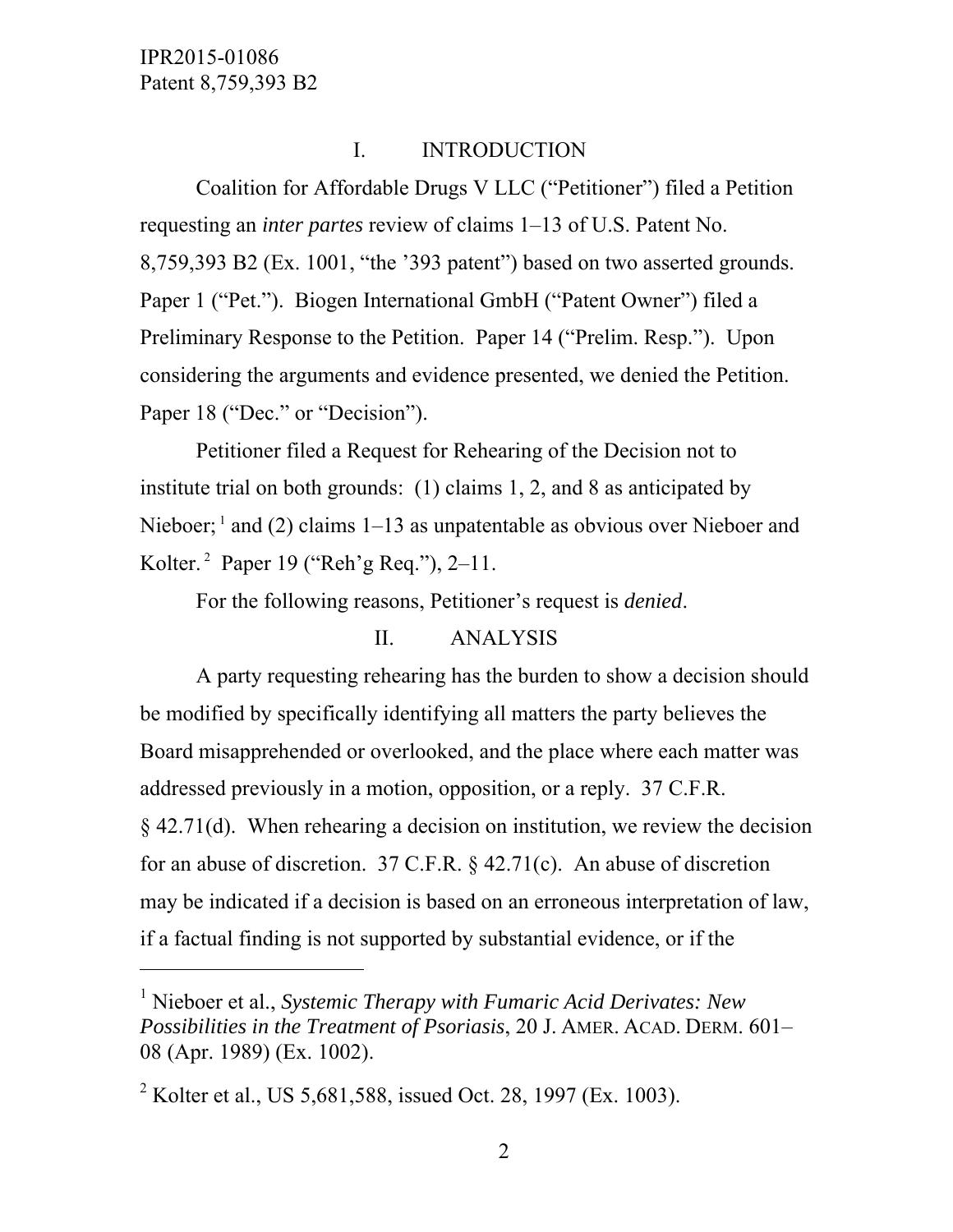decision represents an unreasonable judgment in weighing relevant factors. *Star Fruits S.N.C. v. U.S.*, 393 F.3d 1277, 1281 (Fed. Cir. 2005); *Arnold P'ship v. Dudas*, 362 F.3d 1338, 1340 (Fed. Cir. 2004); *In re Gartside*, 203 F.3d 1305, 1315–16 (Fed. Cir. 2000).

#### *A. Anticipation Grounds*

In the Decision, we determined that the term "microtablets" does not encompass granulates, which is a determinative issue for the anticipation ground. Dec. 4–6. Petitioner argues that our construction is not supported by substantial evidence for two reasons.

First, Petitioner disagrees with the Board's alleged "conclusion that 'binder granulate' or 'granulate' is a precursor, and implicitly not also a final preparation (encapsulated) form." Reh'g Req. 3. Petitioner continues, stating "[t]he Board misapprehends or overlooks that substantial evidence of record exists that indicates granulates can be used as both a *precursor* to a microtablet (or some other preparation form) as well *as a final preparation (encapsulated) form* in its own right." *Id.*

Whether granulates can be both a precursor and a final preparation, however, is not the determinative issue. The issue we addressed in the Decision is whether the broadest reasonable interpretation of the term "microtablets" encompasses granulates. We determine that it does not, and Petitioner does not persuade us otherwise.

We do not disagree that Nieboer discloses a medication consisting of capsules filled with enteric-coated granulate of DMFAE. *Id.* (citing Ex. 1002, 2:35–38). Nor do we disagree that the '393 patent discloses "granulates" as preferred oral preparations, along with tablets, microtablets, and pellets. *Id.* (citing Ex. 1001, 4:24–26). But neither of these facts supports a finding that the term "microtablets" encompasses granulates.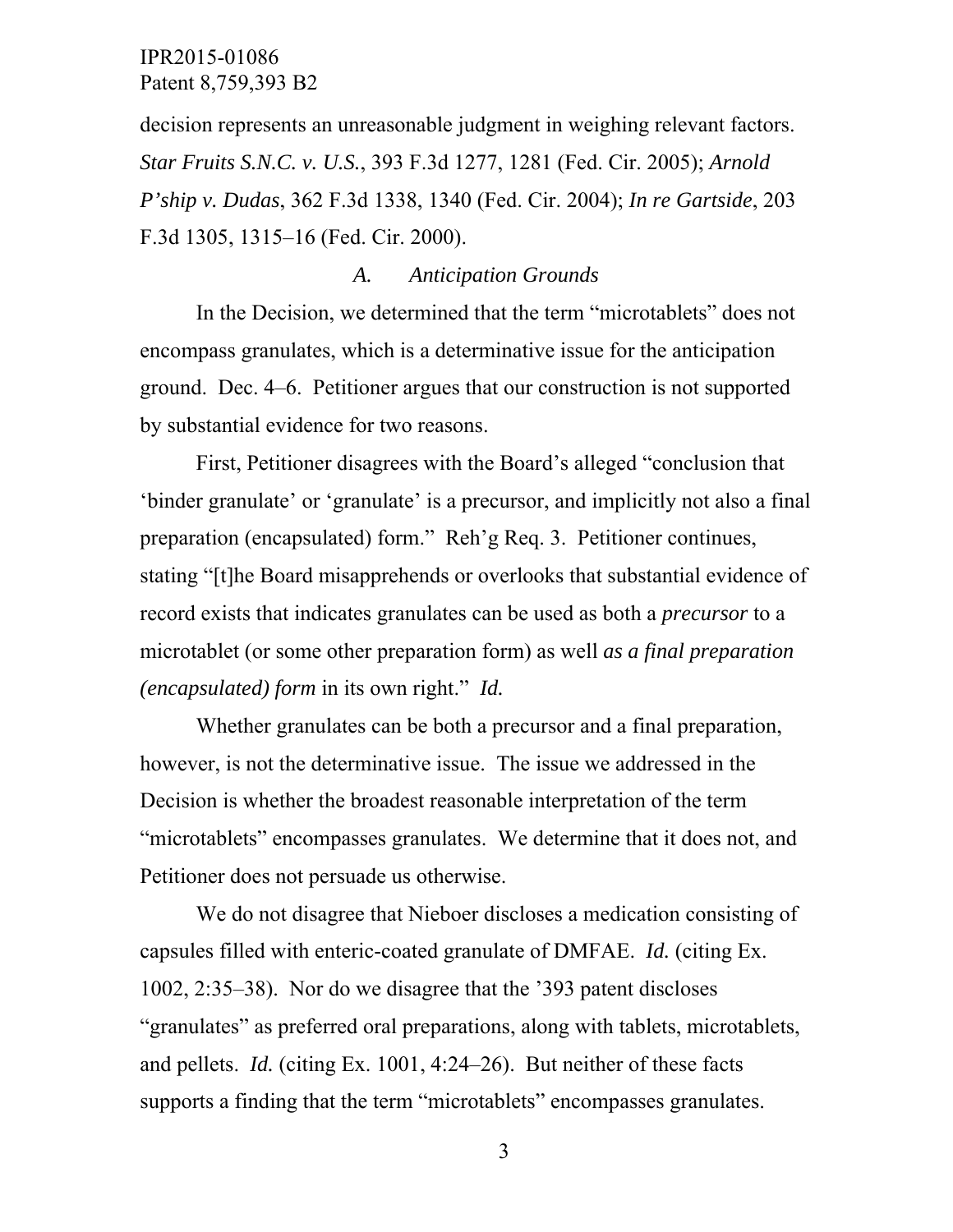Rather, as stated in our Decision, the Specification supports our construction by distinguishing between microtablets and granulates: "Preferably, the active ingredients are used for preparing oral preparations in the form of tablets, micro-tablets, pellets or granulates, optionally in capsules or sachets. *Preparations in the form of micro-tablets or pellets, optionally filled in capsules or sachets are preferred* . . . ." Ex. 1001, 4:24–28 (emphasis added). Thus, whether "granulates" can be a precursor or a final preparation, as Petitioner asserts, is irrelevant to our Decision.

Petitioner also argues that if granulates are not microtablets, then tablets are not microtablets, either. *Id.* at 4–6. Again, Petitioner misses the point. The sole issue is whether the term "microtablets" encompasses granulates, not whether "microtablets" encompass "tablets." Even if it were true that the Board misapprehended or overlooked whether "microtablets" and "tablets" are interchangeable, that does not change our opinion that the Specification and extrinsic evidence support our construction that the broadest reasonable interpretation of "microtablets" does not encompass granulates (as a precursor or a final preparation).

Thus, we are not persuaded that Petitioner has shown that we misapprehended or overlooked any evidence or argument in construing the claim term "microtablets," or in determining whether Petitioner had established a reasonable likelihood that the challenged claims are anticipated by Nieboer.

#### *B. Obviousness Grounds*

In our Decision, we found that Petitioner's declarant, Dr. Polli, "does not explain adequately why a person of ordinary skill in the art would have expected the addition of wetting agents, and the resulting increase in the rate of dissolution, to control the rate of release of the DMFAE of Nieboer as it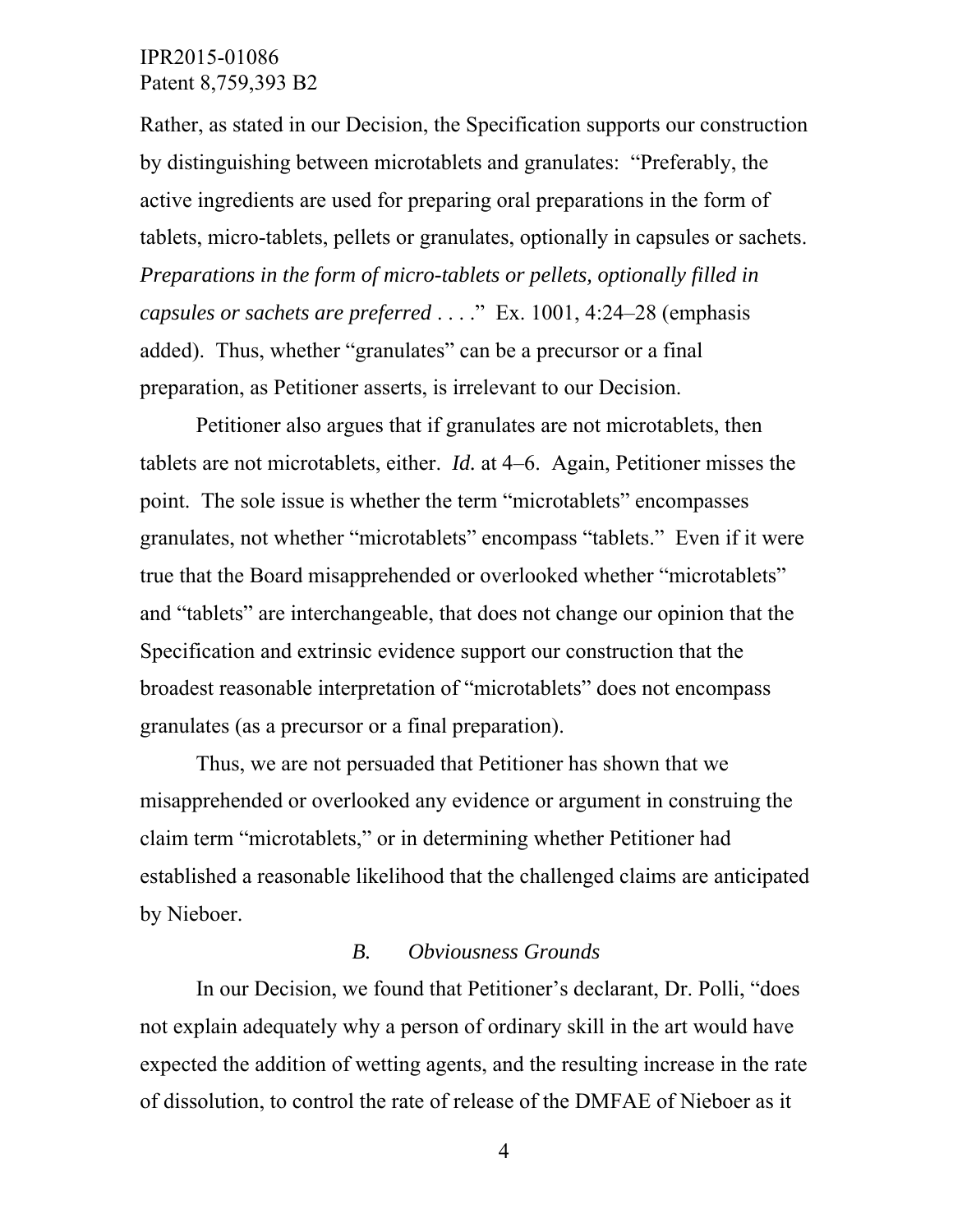did for the β-phenylpropiophenone derivates of Kolter." Dec. 10. Petitioner argues that we overlooked or misapprehended Dr. Polli's opinion, citing paragraph 23 of Dr. Polli's declaration. Paragraph 23 states:

23. A person of ordinary skill in the art would have also known that an additional way of controlling the release of the active ingredient of a powder-based oral pharmaceutical preparation active ingredient is to vary the amount of wetting agents. Wetting agents help improve water penetration thereby allowing for a faster release of an active ingredient. In particular, a smaller amount of the wetting agent will result in a slower release of the active ingredient in the body. Ex. 1003, 4:25-37.

Ex. 1004 ¶ 23. Petitioner argues that both the DMF of Nieboer and the βphenylpropiophenone derivatives of Kolter are "active ingredient[s] of a powder-based oral pharmaceutical preparation." Reh'g Req. 7. As such, Petitioner contends that Dr. Polli "explained why controlling the rate of release of powder-based oral pharmaceuticals was an obvious thing for a [person of ordinary skill in the art] to do, and *one* obvious way that could be done with powder-based oral preparation, i.e., wetting agents." *Id.*

As an initial matter, we note that Petitioner did not cite paragraph 23 of Dr. Polli's declaration as support for its argument that Kolter would have solved the problem of gastrointestinal complaints by controlling the release rate of DMFAE. *See* Pet. 29 (citing Ex. 1004 ¶ 50.1). Nor did Dr. Polli refer to paragraph 23—or even refer to the fact that Kolter and Nieboer are powder-based pharmaceutical preparations—in his opinion regarding obviousness that was cited by the Petition. *See* Ex. 1004 ¶ 50.1 (failing to cite  $\P$  23).

Regardless, even if we did consider paragraph 23 of Dr. Polli's declaration and the fact that Kolter and Nieboer are both powder-based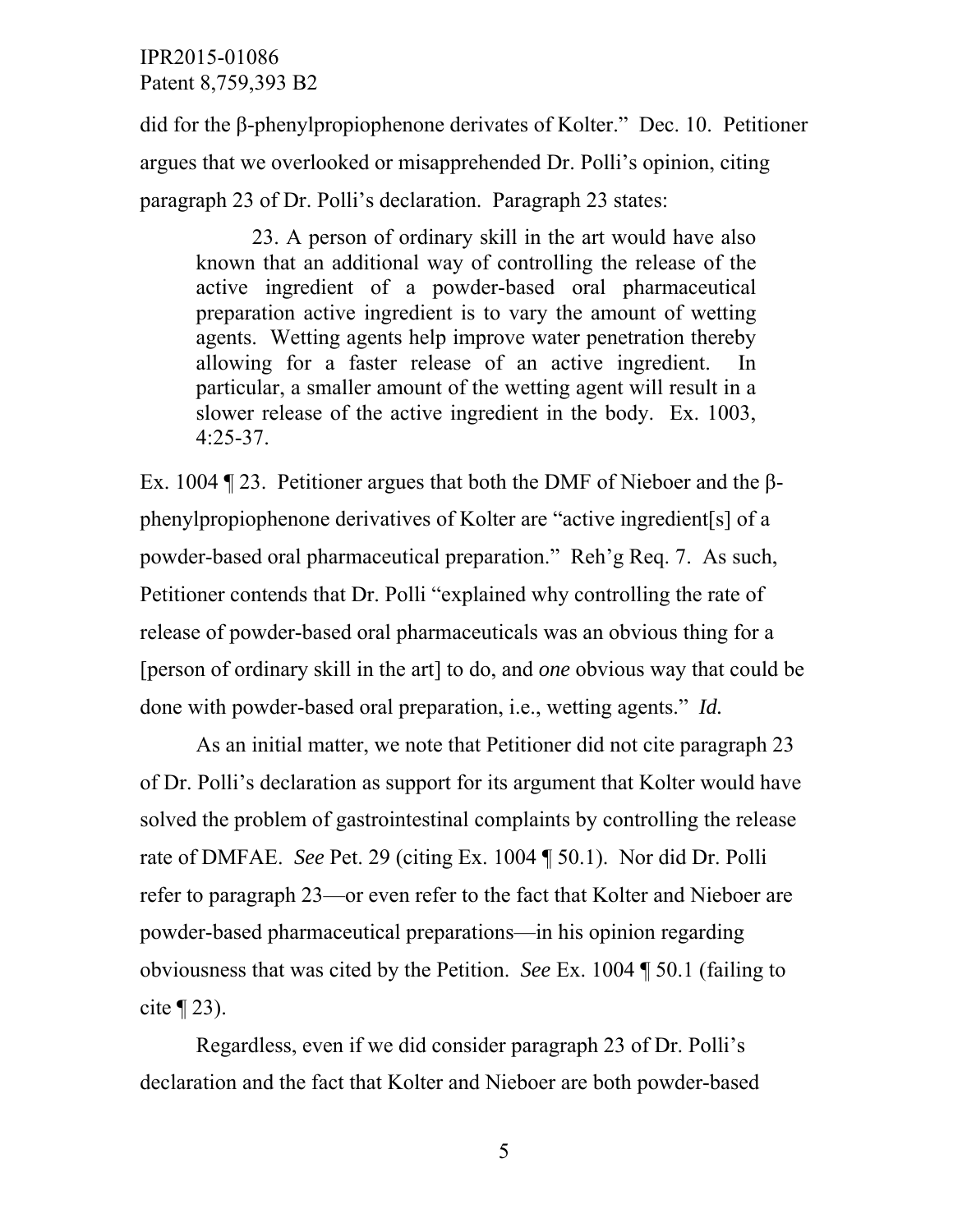formulations, we are not persuaded that we have misapprehended or overlooked any arguments or evidence presented by Petitioner. In our Decision, we noted that dimethyl fumarate is highly soluble in water, whereas propafenone HCl is only slightly soluble in water. Dec. 11 (citing Ex. 1008, 8; Ex. 2014, 12). We then found that Dr. Polli failed to address the different properties of the different active ingredients, and instead offered a conclusory opinion that adding the wetting agents of Kolter to Nieboer would have controlled the drug release rate and solved the gastrointestinal problems observed in Nieboer. *Id.*

Petitioner asserts that Dr. Polli's opinion is not conclusory, given his citation to "Ex. 1003 [Kolter], 4:25–37, following his statements in paragraph 23." Reh'g Req. 8. The cited portion of Kolter, however, does not support Dr. Polli's opinion. Kolter states that wetting agents "increase the rate of dissolution" and that "the rate of release increases in parallel with the rise in the wetting agent concentration." Ex. 1003, 4:25–37. Nieboer, however, states that a possible explanation of the gastrointestinal complaints is the granulate's "comparatively rapid release in the stomach." Ex. 1002, 607. Dr. Polli fails to explain how adding wetting agents, which would *increase* the release rate of the drug, would improve Nieboer's gastrointestinal complaints, which are already caused by rapid release of the drug in the stomach. Thus, without further explanation to the contrary, we are not persuaded that we misapprehended or overlooked any arguments or evidence that would alter our Decision.

Finally, in our Decision, we rejected Dr. Polli's opinion that Kolter's microtablets would have solved the gastrointestinal problems of Nieboer's granulates by ensuring that the dosage amount of active ingredient was distributed throughout the digestive tract. Dec. 11. According to Dr. Polli,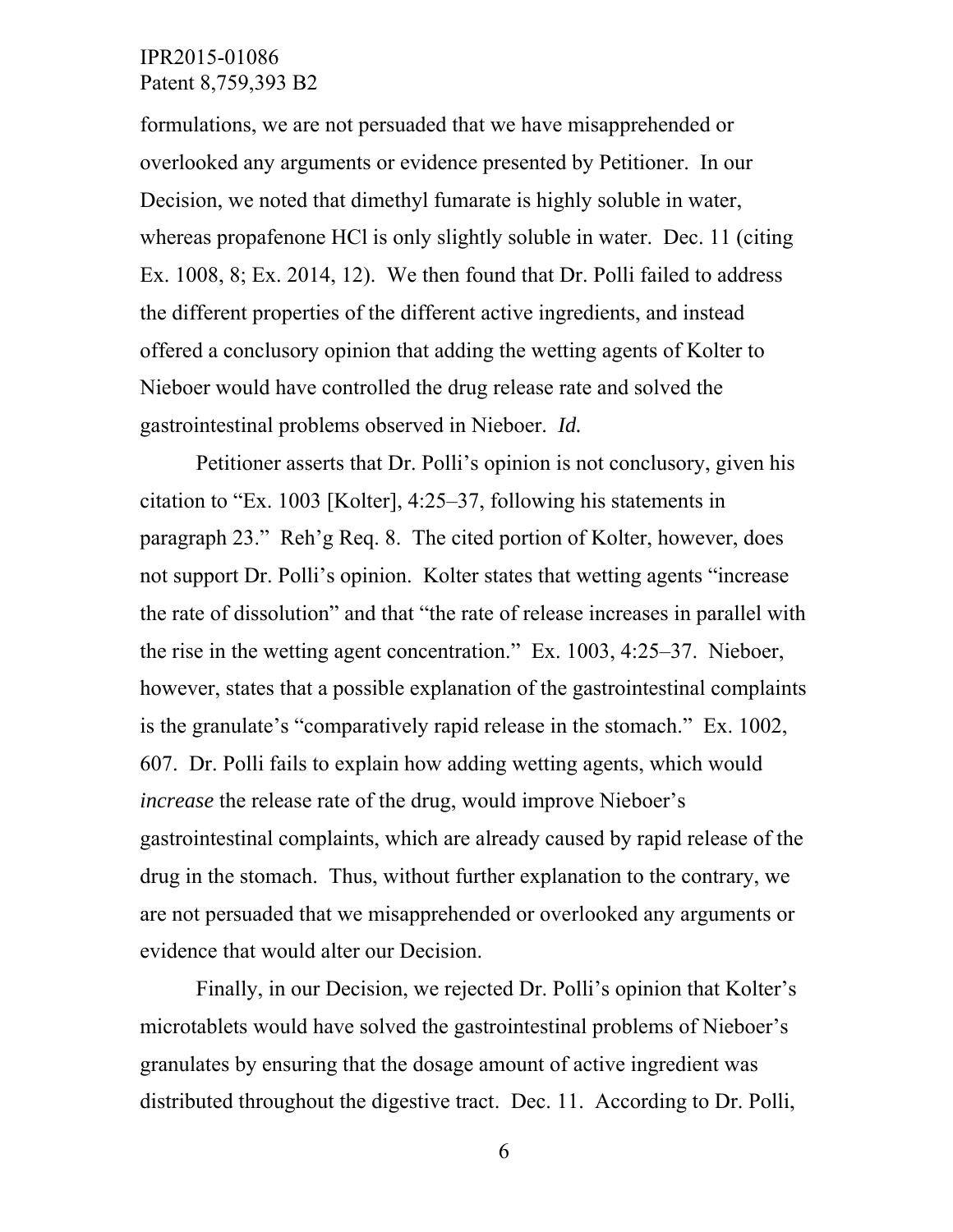Kolter achieves the desired distribution by "making small size microtablets," noting the disadvantages of larger diameter tablets in the prior art. Ex. 1004 ¶ 50.2. We, however, were not persuaded by Dr. Polli's opinion, as Nieboer does not teach the use of larger diameter tablets. Dec. 11. Rather, Nieboer teaches the use of granulates that are small enough to be filled into capsules. *Id.* (citing Ex. 1002, 603). Accordingly, we found that neither Dr. Polli nor Petitioner explained sufficiently why a person of ordinary skill in the art would have modified the small granulates of Nieboer to form Kolter's microtablets with a reasonable expectation that the dosage amount of DMFAE would have been distributed throughout the digestive tract and thereby alleviate gastrointestinal complaints. *Id.*

Petitioner argues that we misapprehended or overlooked that the problem to be solved is that DMF causes gastrointestinal complaints, and not Nieboer's granulate. Reh'g Req. 9. Petitioner points to Dr. Polli's explanation that "[a] person of ordinary skill in the art would have known that in order to control the release in the body of the active ingredient of an oral pharmaceutical preparation, the preparation would be made smaller in size." *Id.* at 10 (citing Ex. 1004 ¶ 22). Petitioner then concludes that Dr. Polli "persuasively explained why a [person of ordinary skill in the art], faced with the gastrointestinal complaints caused by *Nieboer's* DMF formulation would have a reasonable expectation of success in reducing gastrointestinal complain[t]s by modifiying *Nieboer's* granulates to form microtablets, as taught by *Kolter*." *Id.*

We are not persuaded. Even if, as Dr. Polli asserts, a person of ordinary skill in the art would have known to control the drug release rate by making a pharmaceutical preparation "smaller in size," neither Dr. Polli nor Petitioner explains why a skilled artisan would have modified Nieboer's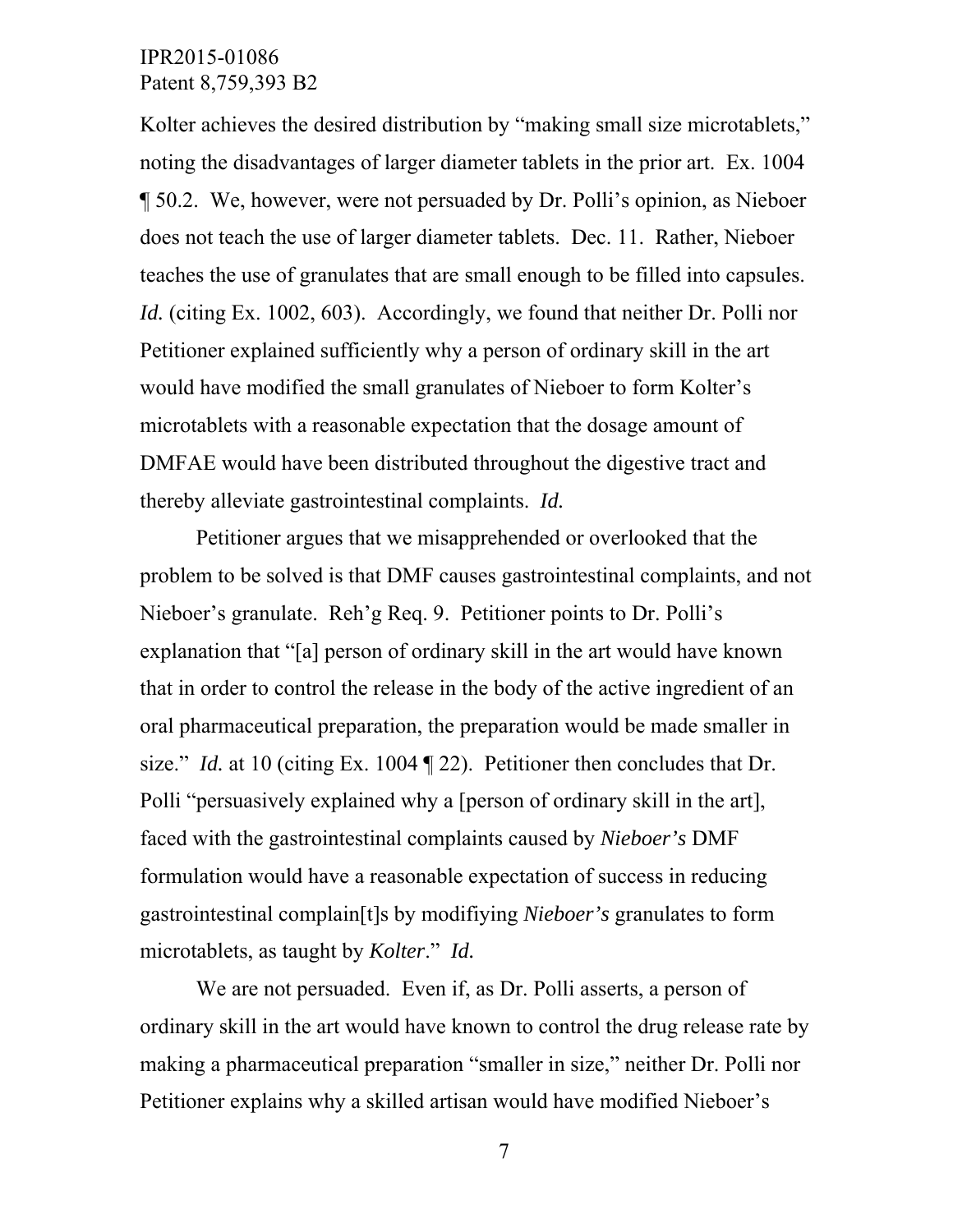granulates—which are already small in size—to form microtablets, as disclosed in Kolter. Accordingly, Petitioner has not offered persuasive evidence that suggests that Kolter's small-sized microtablets would solve the gastrointestinal problems of Nieboer's small-sized granulates. Thus, we are not persuaded that we overlooked or misapprehended any matters related to Petitioner's obviousness arguments.

### III. CONCLUSION

We conclude that Petitioner has not established that our Decision misapprehended or overlooked any matters that would require modifying our Decision. 37 C.F.R. § 42.71(d).

## IV. ORDER

In consideration of the foregoing, it is hereby ordered that Petitioner's request for rehearing is *denied*.